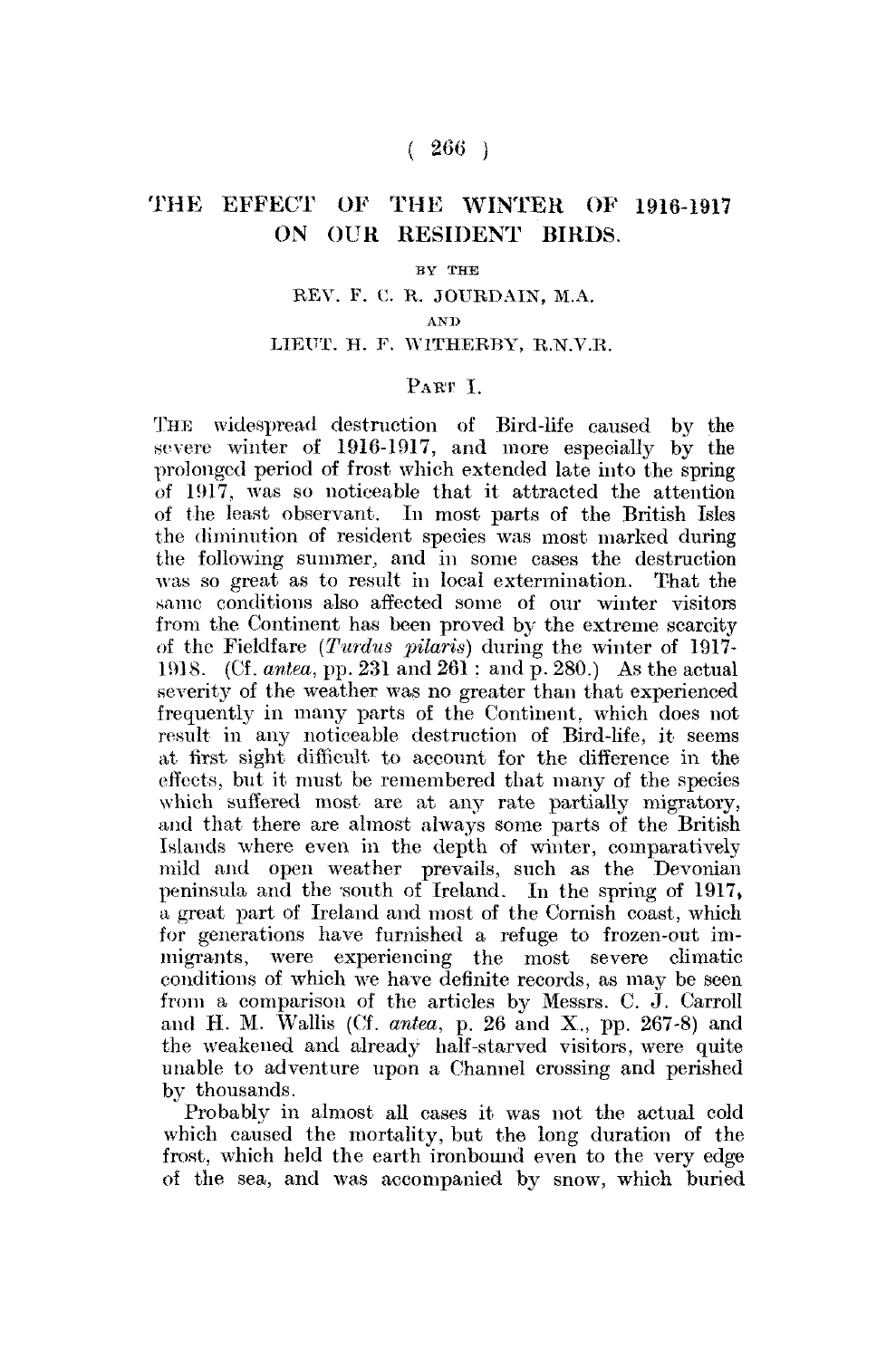## VOL. xi.] SEVERE WINTER'S EFFECT ON BIRDS. 267

the scanty supplies of food still available and so caused death by starvation. In particular, the " glazed frosts." which covered even the tree trunks with a thin film of ice, probably proved specially fatal to the Creepers, Tits and other treehaunting species.

That somewhat similar results have followed lengthened periods of frost and snow is shown from the somewhat scanty, but still significant, references to previous hard winters.

Even as far back as 1408 Walsingham, in his *Historia Anglicana,* states that the winter was very severe, lasting through December, January, February and March, whence it came to pass that almost all the birds of the Thrush and Blackbird kind perished. " Unde contigit pene cunctas volucres de genere maviscorum vel merularum fame frigoreque perire." For this reference we have to thank Professor Oman.

The winter of 1838 is also noted for its severity and is said to have been fatal to many birds, and the extremely severe weather which lasted from the end of January intermittently to almost the end of March, 1855 (the memorable Crimean winter), proved not only destructive to residents, but also caused great mortality among the earlier summer visitors. In the case of such species as the Swallow and the Martins, this may have been directly attributable to cold, but it must be remembered that the same conditions would also cause the disappearance of insect life. Some interesting details of the effects of this winter may be found in an article by C. Collingwood entitled, " Calendar of Natural Phenomena observed at Purley Park, Berks " *(Zool.* 1855, pp. 4725-38). For its effects on the *Hirundinidce* in the Midland counties see J. J. Briggs *(t.c.* pp. 4808-9).

The winter of 1860 was also severe, but not prolonged, and that of 1878-79 was remarkable for extreme cold from December 8th to 25th, and again for a week in January, 1878.

The winter of 1880-81 holds the record for intensity, the cold spell beginning January 9th-10th and ending January 26th. Several references to its effect on animal life may be found in the *Zoologist,* 1881, pp. 196-7, 212 and 255 (Ireland).

Fuller details are obtainable in the case of the great frost of 1890-91, which chiefly affected the south-eastern counties of England. This is very thoroughly treated in an article by A. W. Preston in the *Trans. Norf. and Norw. Nat. Soc,* V., pp. 191-195. The lowest mean temperature during this period, which extended from November 25th, 1890, to January  $\overline{2}2$ nd, 1891 (59 days), was registered in Hertfordshire (28.5°), and for forty consecutive days the ground was covered with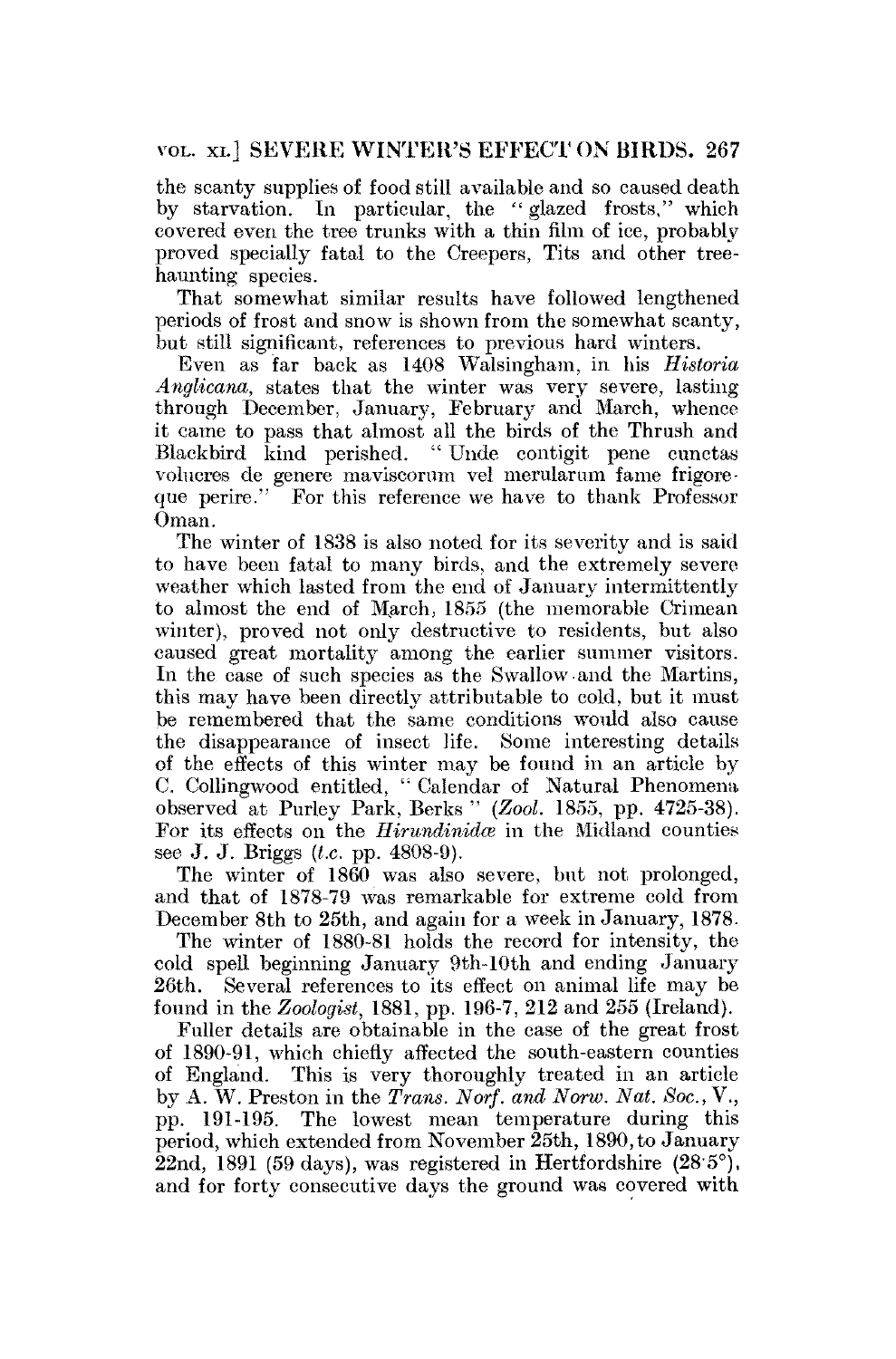snow, so that it is not surprising to find that the mortality among the birds was terrible. Some interesting notes on the effects in Hampshire will be found in the *Field* for March 14th, 1891. Mr. T. Southwell remarks, that, in Norfolk, while the Mr. T. Southwell remarks that, in Norfolk, while the destruction of Thrushes was very great, there was an almost total absence of Redwings and Fieldfares, which had previously passed on southward. Others of our resident species, which seem to have suffered severely, were Kingfishers, Herons, and various species of Gull.

Another very prolonged spell of cold was that which lasted from about January 26th to February 18th, 1895. During this period the average mean temperature was below 32°. The frost lasted till the end of the first week of March, both in Derbyshire and Oxfordshire. In many respects this winter was not unlike 1916-17, and it is unfortunate that we have so little on record of its effects on Bird-life.

In the case of the 1916-17 winter, the first real cold was met with at the end of November, 1916. No serious injury<br>was done till late in 1917. January was cold and wintry. January was cold and wintry, with much snow in many places, the temperature everywhere much below normal. February was very dry, with an unusually severe frost and anticyclonic conditions. The climax of the cold was from February 2nd to 8th, the coldest since 1895 in many places. The only parts unaffected were the south coast of Cornwall, part of west Scotland and the Irish coast-line. In the meteorological returns hundreds of birds were reported as killed at Broadford, co. Clare. From Totland Bay the last of twenty-two consecutive night frosts was reported on February 11th, while at Hampstead a series of forty-one consecutive frosts ended on February 14th. Even at Limerick the ice bore for thirty-three days ending February 18th, and on Dartmoor frost lasted for ninety-one days, the longest period since 1855.

March was also cold and unsettled, with frequent snowfalls. There was no real break in the cold, which was most severe from the 6th to the 10th, especially on the east side of Great Britain.

April was marked by abnormal and persistent cold and frequent snowfalls, followed by drought. In Scotland cold and inclement weather lasted till the 17th or 18th. April was the coldest for thirty or forty years, and very heavy snowstorms took place in Northumberland and Ireland. Undoubtedly these last two months were the fatal periods for most of our resident birds, already weakened by the long periods of privation in January and February.

As will be seen from the appended list of those who have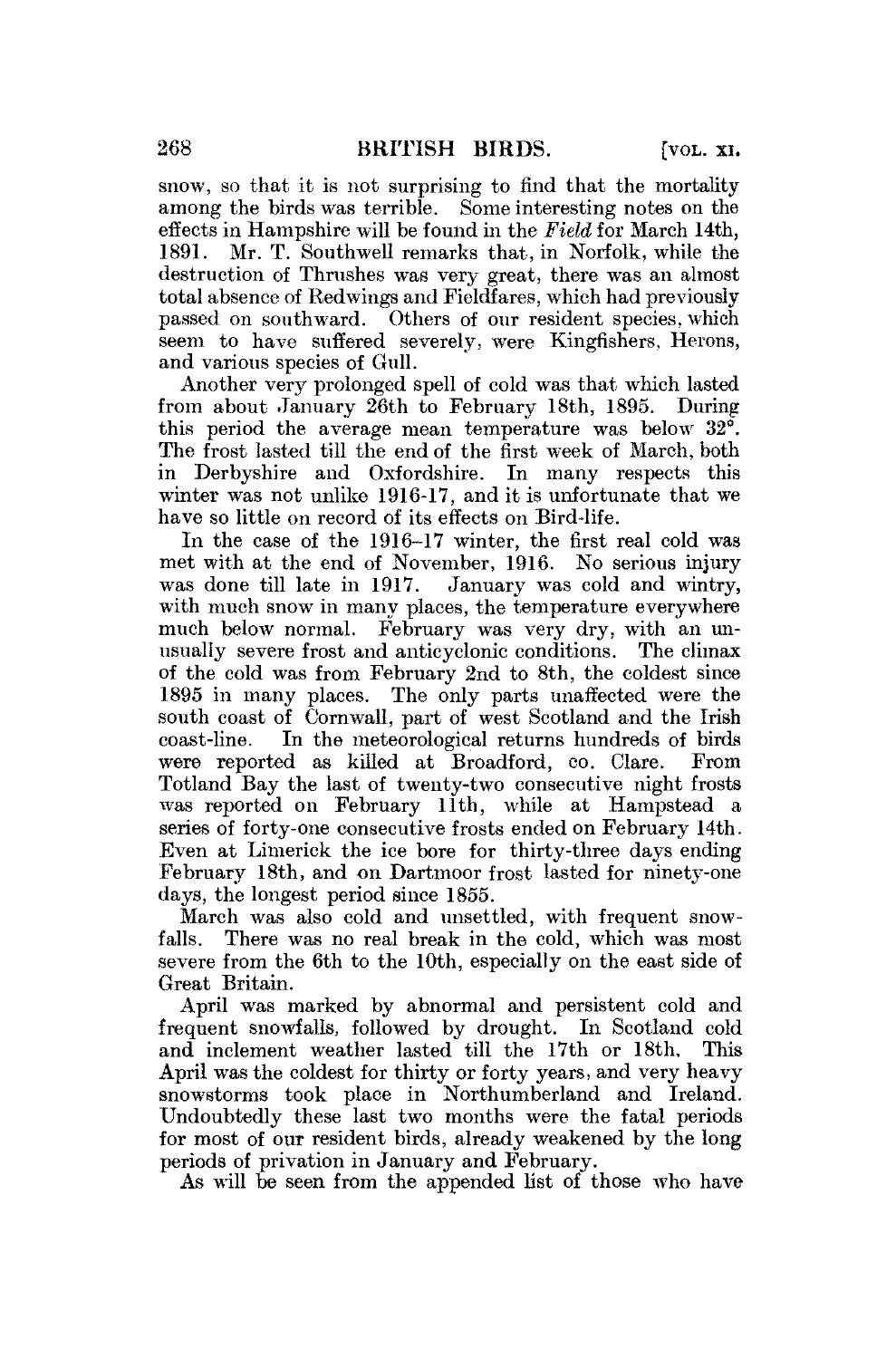## VOL. xi.] SEVERE WINTER'S EFFECT ON BIRDS. 269

collaborated with us in the preparation of this report, our information with regard to the English counties is, with a few exceptions, fairly complete. From Wales we have but few returns, and our reports from Scotland and Ireland are quite insufficient material on which to base any general conclusions.

It is satisfactory to be able to state that although locally some species have altogether disappeared, there is no reason to believe that any of our resident birds has been exterminated. There are several significant records of the re-appearance of species in 1918 in districts from which they were entirely absent in 1917, but it will be several years before some of those birds which suffered most severely can possibly recover themselves, or return to their original status.

In arranging records we have decided, for the sake of convenience, to arrange the records under Counties and to group them in the twelve Watsonian Provinces, These Provinces are, of course, purely arbitrary, and do not coincide with the results obtained by the more natural system of defining the limits of each faunal area by the water-partings, adopted by Messrs. Harvie-Brown and Buckley, for Scotland, but have been adopted for convenience in classifying the records. Where a full report on the status of each resident species has been received the letter (R) follows the name of the recorder.

PROVINCE : I. PENINSULA.-

Cornwall : (Of- H. M. Wallis, *British Birds,* X., p. 267); Devon: C. Collier (Culmstock), A. H. Machell Cox (Plymouth), W. W. White (Budleigh Salterton), G. Tickner (Tiverton); Somerset: D. J. Wiglesworth (Mendip, etc.), S. Lewis (Mid and East), R. H. Read (S. Cadbury).

II. CHANNEL.—

Wilts : Rev. D. P. Harrison (Swindon) ; Dorset: W. J. Ashford (Poole), Dr. F. Penrose (Swanage R), Rev. F. L. Blathwayt (Osmond Melbury); Hants: Miss B. E. . Stilwell (Yateley), R. E. Coles (New Forest), F. E. Blagg (Petersfield), Dr. J. H. Salter (Ringwood), J. M. Goodall (I. of Wight); Sussex: H. G. Attlee (Hastings), Col. H. W. Feilden (Burwash), R. Ware (Frant).

III. THAMES.—

Kent: H. G. Alexander (Tonbridge R), Miss M. Kleinwort (Maidstone), E. G. B. Meade Waldo (Hever), Col. R. H. Rattray (Tonbridge R), P. F. Bunyard (Cf. *Bull. B.O.O.*  XXXVIH., p. 20 R); Surrey : J. B. Crosfield (Reigate R), London N. H. Soc. (per Hon. Sec.) C. W. Colthrup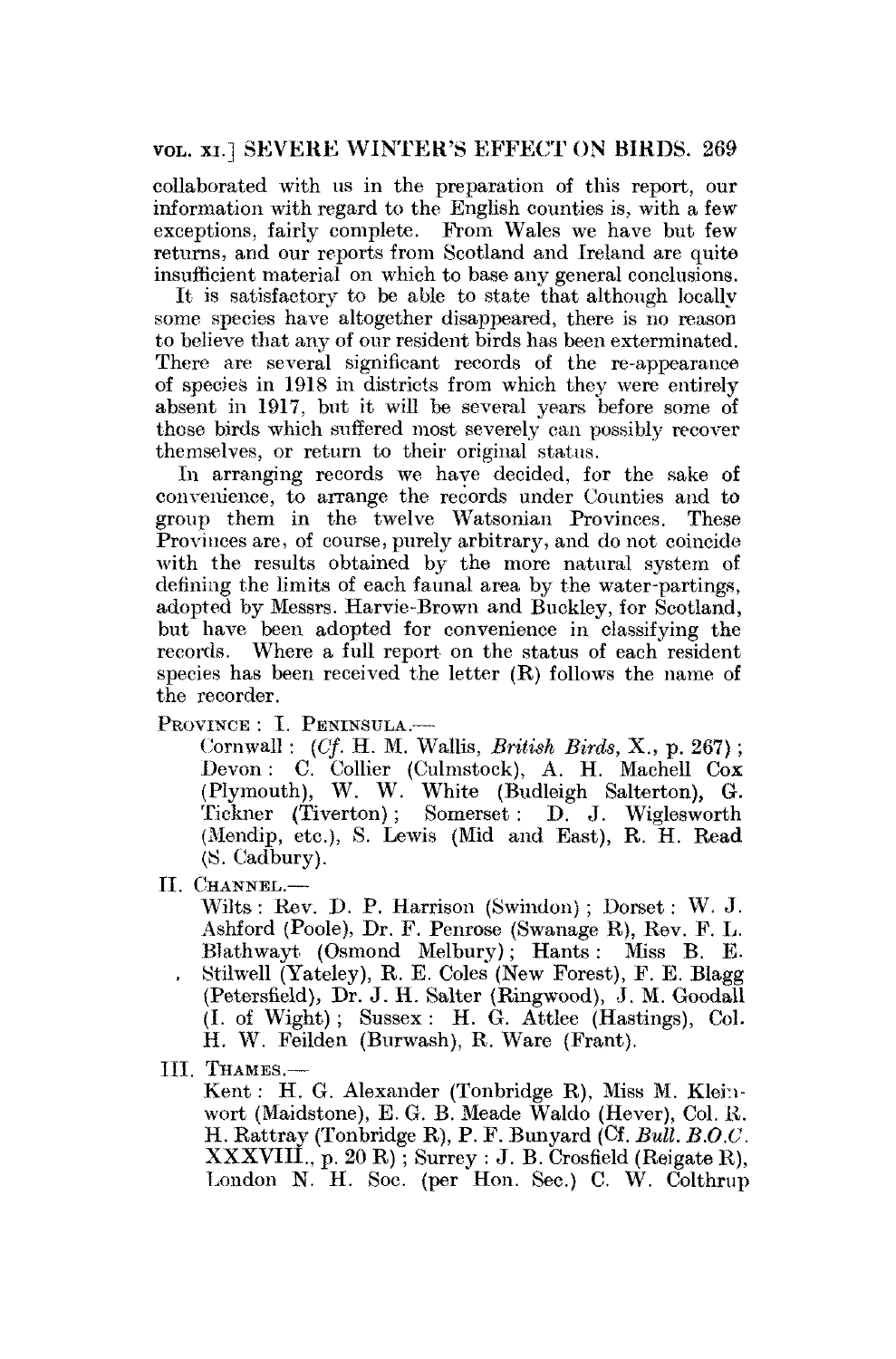(Dulwich), P. F. Bunyard *(loc. cit.)* ; Essex : Ornith. Committee London N. H. Soe. (per A. Brown, Hon. Sec), J. H. Owen (Felstead), C. D. Borrer (Romford); Middlesex: Orn. Committee London N. H. Soe. (per A. Brown, Hon. Sec.), R. H. Read (Brent Valley); Herts : Dr. E. Hartert (Tring), C. Oldham (Tring), W. Rowan (St. Albans); Berks : J. L. Hawkins (Reading), Rev. F. C. R. Jourdain (Abingdon R), N. H. Joy (Bradfield), H. Noble (Henley), G. Tickner (North-west), H. M. Wallis (Reading); Oxon.; O. V. Aplin (Bloxham), Rev. E. Peake (Oxford), G. Tickner (Oxford); Bucks: (see under Herts).

IV. OUSE.—

Suffolk : Commodore Lynes (South) ; Norfolk : J. H. Gurney *(antea,* p. 246), Dr. B. B. Riviere (Norwich), H. M. Upcher (Sheringham); Cambs : H. W. Holben  $(Cambridge)$ ; Beds:  $\tilde{G}$ . T. Atchison (Bedford); Hunts: (nil) ; Northants : R. P. Greg and J. G. Maynard (Rugby).

V. SEVERN.—

Glos. and Monmouth : (nil) ; Worcester : T. J. Beeston and G. Tomkinson  $(Kidderminsert)$ : Warwick: H. G. Alexander (Warwick) ; Staffs : W. Davies (Stourbridge), E. de Hamel (Tamworth), T. Smith (Cheadle) and J. R. B. Masefield (Cheadle) ; Salop : H. E. Forrest and A. Mayall (Shrewsbury), Miss F. Pitt (South), J. Steele Elliptt (Dowles), J. H. Owen (Oswestry).

VI. SOUTH WALES.—

Radnor : O. R. Owen (Knighton). (No other returns.) VII. NORTH WALES.—

Merioneth : G. H. Caton Haigh and F. C. Rawlings (Barmouth). (No other returns.)

VIII. TRENT.-<br>Lines : 1

Lines: Rev. A. Ellison (Althorpe), J. L. Allison (Louth), G. H. Caton Haigh (N. Cotes); Leicester: H. G. Attlee (Leicester) ; Rutland : (nil) ; Notts : Miss E. Mellish (Worksop), C. E. Pearson (Lowdham), J. Whitaker (Rainworth); Derby : H. G. Attlee (Matlock and Buxton), N. H. Fitzherbert (Somersal), E. Grindey (Ashburne), E. Peat (Baslow), F. Taylor (Buxton).

IX. MERSEY.—

Cheshire : S. G. Cummings (Chester), R. P. Greg (Styal); E. W. Hendy (Alderley Edge), 0. J. Wilkinson (N. West); Lanes : H. Massey (Didsbury) ; Dr. H J. Moon (Fylde), C. K, Parker (Rossendalej, C. K. Stobart (Parbold), H. W. Robinson (Lancaster).